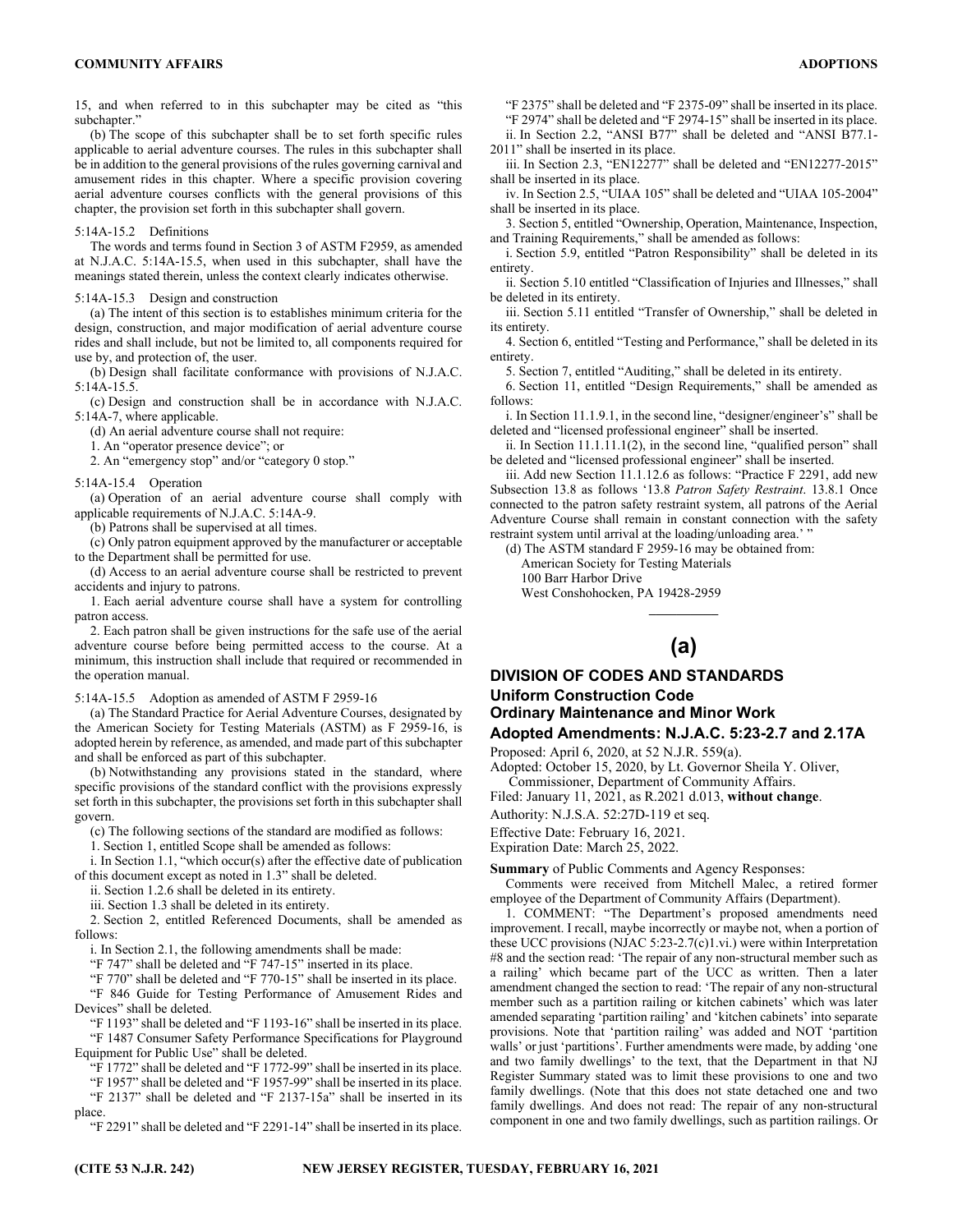have a comma after the word "railing" in current text.) However, the text 'such as' [similar to 'including, but not limited to' in other UCC provisions] that the Department used did and does not limit this provision to one and two family dwellings as written. Now the Department proposes to amend this section to allow, in any Group, the repair or replacement of any non-structural component and modifies the 'such as' to include all non-load bearing partitions and all railings. It appears that the previous NJ Register comments to the Department relating to these matters went by the wayside. It is recommended, as a start, the Department review the comments and Department responses contained in the March 5, 2018 NJ Register (50 NJR 955(a)), for which a public hearing was also held, relating to these provisions."

RESPONSE: The Department thanks the commenter for noting a grammatical error and, upon adoption, has added the needed comma at N.J.A.C. 5:23-2.7(c)1vi. While the Department acknowledges prior comments included in the March 5, 2018 adoption of amendments to ordinary maintenance and minor work, the changes made in this rulemaking are a result of the petition received June 24, 2019; the content of such petition, rather than the comments in the prior rulemaking, were the baseline for this rulemaking.

2. COMMENT: "In addition, NJAC 5:23-2.17A(c) seems to still conflict with NJAC 5:23-2.7, making several ordinary maintenance items become minor work items. (especially review NJAC 5:23-2.17A(c)1)."

RESPONSE: The Department notes that N.J.A.C. 5:23-2.7(c)1xiii allows for the repair or replacement of any part of a deck, porch, or stoop that does not provide structural support for any roof or portion of a building as ordinary maintenance. N.J.A.C. 5:23-2.17A(c)1i establishes the construction or total replacement of any porch or stoop that does not provide structural support for any roof or portion of a building as minor work. Because the ordinary maintenance provision addresses replacement of any part, and minor work addresses total replacement, these sections are not in conflict; consequently, the Department respectfully disagrees with the commenter.

3. COMMENT: "It should be obvious to the Department that the provisions of NJAC 5:23-2.7(c)1.vi. (and other sections within 2.7 and 2.17) still need clarification. Consider the statement 'The repair or replacement of any non-structural component' is ordinary maintenance. What does this include? It is my understanding (probably based on seismic provisions) that non-structural components can be broken down into two subcategories; architectural components and mechanical, electrical, and plumbing components (MEPs). (Some individuals even add a third subcategory of furniture, fixtures and equipment and contents.) As examples of non-structural architectural components - interior nonstructural walls and partitions, exterior wall panels and glazing elements, a raised computer floor, veneer, dropped ceilings, and signs to name a few. As examples of non-structural MEPs - HVAC, fans, boilers, furnaces, water heaters, elevators, escalators, generators, lighting fixtures, piping, and conduit systems to name a few. Is the intent of the Department to recognize all repairs and replacement of these non-structural architectural items to be recognized as ordinary maintenance not requiring a UCC permit? If it isn't, then the Department should recognize the need for clarification. The same seems applicable to NJAC 5:23-2.7(c)1.vii. that states that the repair, replacement, or installation of any non-structural elements is ordinary maintenance. It is recommended and requested that the Department provide definitions and/or explanations for 'nonstructural components' and 'non-structural elements' or limit ordinary maintenance to specific (non-structural) items within specific Groups."

RESPONSE: The Department disagrees with the commenter; the rule text has included the term "non-structural member" prior to the March 5, 2018, notice of adoption, and it has been understood from an enforcement standpoint throughout the State. At the time of the March 5, 2018, notice of adoption, the Department recognized the value in differentiating between specific items and added "non-structural elements" as a separate section. This rulemaking provides examples in both sections. It is also important to note that the charging text at N.J.A.C. 5:23-2.7(c) notes that this is not an all-inclusive list, and the examples set forth within the references to non-structural member and non-structural element provide clarity for the kinds of items considered appropriate for repair, replacement, or installation as ordinary maintenance.

4. COMMENT: "The proposed amendments to NJAC 5:23-2.7(c)1.vii and 2.7(c)1.xiii adding 'Materials and components used shall be identical to, or closely similar to, the existing materials and in the same location as those replaced.' and 'Materials used shall be identical to, or closely similar to, the existing materials and in the same location as those replaced.' is unnecessary, is incorrect and should be eliminated. Materials and installation methods, with some exceptions, are covered by NJAC 5:23- 6.8. (Even NJAC 5:23-2.4(a) states that existing structures, when repaired, renovated, altered or reconstructed, shall conform to the requirements of NJAC 5:23-6, Rehabilitation Subcode). Also review NJAC 5:23-6.4(e)5, 6.5(h), 6.6(i) and 6.7(g) for conflicts with the proposed. If anything, all that should be added is a reference to the Rehabilitation Subcode. (Consider a wooden railing in a dwelling which is non-code compliant in baluster spacing and rail height that is completely replaced with a code compliant metal railing. Or a section of a wooden stoop is changed to concrete. As proposed, these would not be considered ordinary maintenance). Review definition of 'repair' - why is 'in the same location as those replaced' included? Since the Department supposedly revised the language to be consistent with the terminology used in Subchapter 6 of the UCC, where is 'in the same location as those replaced' found? Review the definition of 'renovation' - removal and replacement with new materials that serve the same purpose and do not change the configuration of space. It appears to me that ordinary maintenance could be a repair, a renovation or even a combination of both. (And it appears the Department confused 'ordinary maintenance' with 'repairs' of the Rehabilitation Subcode. And it seems the Department does not remember why 'ordinary repairs' was changed to 'ordinary maintenance' in 2003.)"

RESPONSE: The Department disagrees with the commenter. The requirement to comply with the installation methods of the UCC, such as a Rehabilitation Subcode project, N.J.A.C. 5:23-6, is separate and distinct as to when a permit should be required for such work to be reviewed and inspected pursuant to N.J.A.C. 5:23-2. As an example, one could undertake a repair or a renovation project pursuant to N.J.A.C. 5:23-6 and would have to follow the requirements stated therein, but he or she may not need to file for a permit as listed at N.J.A.C. 5:23-2.

5. COMMENT: "The Department's proposed amendments to NJAC 5:23-2.7(c)3.v. and 2.7(c)5.vi. appears to be the Department's attempt to address and quick fix the petition request by adding ', and provided that the hood recirculates or vents independently to the outdoors'. What is the exhaust rate of a recirculating (or ductless) kitchen range hood? Is the answer zero? It is recommended that the Department separate this section to address ducted range hoods and ductless range hoods. The problem the Department may have in accomplishing this is that it may need to be several sentences instead of one. What are the requirements and stipulations when a ducted hood is replaced by a ducted hood in order to be considered ordinary maintenance? What are the requirements and stipulations when a ducted hood is replaced by a ductless hood in order to be considered ordinary maintenance? What are the requirements and stipulations, if any, when a ductless hood is replaced with a ductless hood in order to be considered ordinary maintenance? So if a ducted hood is replaced with a ductless hood, does it matter if the air flow capacity exceeds 400 CFM?"

RESPONSE: The Department appreciates the comment but disagrees that further changes are needed. Prior to the March 5, 2018, notice of adoption, the replacement of a kitchen hood was permitted, ductless (recirculation) or ducted, for a single-family dwelling. It was expanded to all dwellings upon the March 5, 2018, notice of adoption; the CFM limit was added to be consistent with the provisions within the code when make-up air would be required if the upgraded hood removed too much air from the unit. There should be no issue when a ducted hood is converted to a ductless hood. If a ductless is converted to a ducted, the new ductwork to be installed would require a permit. The amendments adopted in this rulemaking ensure that the replacement hood, whether ducted or ductless, would only affect the dwelling in which the work is undertaken.

6. COMMENT: "In addition to the above paragraph comments, the petitioner requested that the Department restore permit requirements for the replacement of kitchen range hoods and bathroom exhaust fans that vent to internal building shafts. In lieu of stating that the replacement of kitchen range hoods and bathroom exhaust fans that vent to internal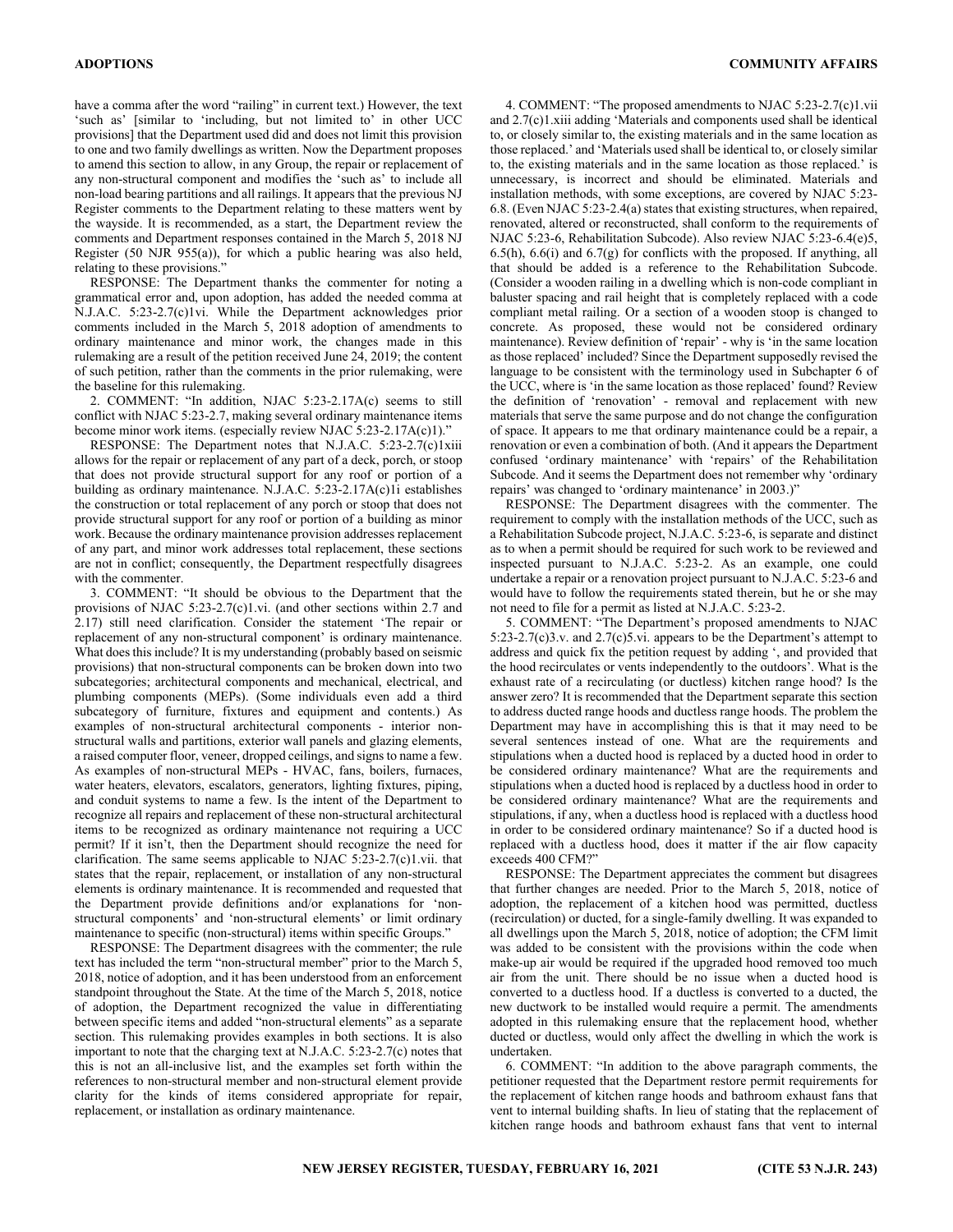building shafts are not considered ordinary maintenance, the Department proposes adding another stipulation (vents independently to the outdoors) to all replacements. By doing this, the Department has established a retrofit requirement. As an example: Although the Department may believe that direct venting to the outdoors (for other than central exhaust ventilation systems) was always required for bathroom exhaust fans, installations were approved allowing ventilation into attic space and soffit, gable and ridge vents. In cases where this exists, these proposed amendments would require (I assume) the installation be corrected to code compliance and not be recognized as ordinary maintenance even if there were no issues (such as moisture problems or diminution of ventilation) with the current installation. (Note that compliance with the requirements of the other subcodes of the UCC is not required for work in existing buildings - only requirements specifically set forth in Subchapter 6.) If the Department feels this is a great concern, it is suggested this requirement be included along side smoke detection and carbon monoxide detection provisions and triggered when any repair is done."

RESPONSE: The Department disagrees with the commenter. The added text clarifies which bathroom exhaust fans may be replaced as ordinary maintenance. As noted in the Response to Comment 4, the requirements for when to comply with the installation methods of the UCC, such as those provided in the Rehabilitation Subcode, N.J.A.C. 5:23-6, are separate and distinct from when a permit is required for such work, N.J.A.C. 5:23-2. Adding language to address smoke alarms and smoke detection is outside the scope of this rulemaking, and the Department does not view these changes, as necessary, to the application of this code.

7. COMMENT: "In addition to the two paragraphs above, I was unable to find any justification in the NJ Registers as to why replacement of kitchen range hoods or bathroom exhaust fans in dwelling units that vent to a central exhaust ventilation system should not be ordinary maintenance. Please provide the justification. I'm picturing a dwelling unit in a high rise condo building that has an approved central exhaust ventilation system consisting of roof top exhaust fan(s) and localized (in dwelling units) powered bathroom exhaust fans. The system provides the required ventilation and does not cause back drafting into other units and balances automatically whether the dwelling unit bathroom exhaust fans are on or off. A dwelling unit bathroom exhaust fan needs replacement. The replacement install is done in the same fashion as replacing one that directly or independently vents to the outdoors. There is no change to duct work. The condo owner replaces his 400 CFM kitchen exhaust range hood with another 400 CFM range hood. The condo owner changes his kitchen exhaust range hood to a ductless hood. What's the issues that make these cases any different, resulting in the need for a construction permit, then when an independent vent to the outdoors exists? (Also note that NJAC 5:23-2.7(c)5., relating to HVAC, states that the replacement of motors, pumps and fans of the same capacity along with repair and replacement of duct work is ordinary maintenance.)"

RESPONSE: See the Responses to Comments 5 and 6 above.

8. COMMENT: "The Department's proposed amendment to NJAC 5:23-2.17A(b)1 that the notice shall include a brief summary and the location of the work to be performed seems logical. I just wonder how many people have walked into a local code enforcing agency, shouted out they were doing minor work and walked out without providing any other information (not even name or address). Considering the above, what information, at a minimum and maximum, needs to be provided for notice of minor work? If the Department was able to include this in the regulations it would probably be very beneficial. 'Notice, at a minimum, shall include name of person providing notice of minor work, relationship to owner of property if not owner, street address where minor work is to be performed (no need for block and lot # at this time), the type and use of the building, general description of the proposed work and its location on the property where work is to be performed, name of first born, contact information, consent to allow inspection of the minor work, (This does not mean inspection of the entire premises - only permitted minor work area. As example: Total replacement of an exterior single family dwelling porch (no structural support or fire safety impact), does not grant interior inspection. Eliminate proposed last sentence to NJAC 5:23-2.17A(b)1.) and acknowledgement that within five days from the date of the notice the

need to file a permit application with payment in accordance with NJAC 5:23-2.17A(b)2."

RESPONSE: The Department disagrees with the commenter and finds this section sufficient as written. The intent of this section is to make the minor work requirements *similar* to that of the summary and location requirements in the UCC at N.J.A.C. 5:23-2.14 and 2.15; however, because minor work projects are smaller in nature, not as much information is needed in comparison to a "full" permit project. If the local enforcing agency finds that more information is required, the agency may ask for such information in the five days allotted. This ensures all enforcing agencies are in receipt of a necessary baseline of information while allowing for the agency to acquire further information, if needed.

9. COMMENT: "Since my time is valuable, just as others that have provided comments or petitioned for changes, it is recommended that the Department form a task force of experts to methodically review, evaluate and make recommendations to further clarify the UCC provisions relating to ordinary maintenance, minor work, and when construction permits are not required. Or as a commenter suggested, partner with the professional code enforcement associations (and others) to make determinations about the most effective amendments to make that would also continue to insure the protection of the health, safety, and welfare of NJ residents. I also believe that ordinary maintenance and minor work should be expanded in scope when NJ licensed contractors with valid business permits perform the work. It also appears that the Department's position, once established, is difficult to overturn even with appropriate justification. As an example: The Department has little concern with the installation of a high-density polypropylene small garden shed (200 square feet in area and 10 feet in height) installed near the property line or against an existing dwelling by not requiring a construction permit, but the repair or replacement of 10 square feet of high-density polypropylene siding or any amount is not considered ordinary maintenance and requires a construction permit. The Department's consideration is appreciated."

RESPONSE: The Department disagrees with the commenter; there is already a dedicated group of experts who review proposed rules prior to their publication. The Uniform Construction Code Advisory Board reviews and approves all proposed changes to the UCC. The Board includes 15 members designated by statute, two of whom are public members that are not designated to represent a specific interest group. One member represents elevator inspectors and chairs the Elevator Safety Subcode Committee. One represents technical assistants who manage the local code enforcement offices and assist construction officials in the administration of the Uniform Construction Code. The other 11 members hold designated seats as follows: licensed fire prevention inspector; public member representing people with disabilities; licensed professional engineer (mechanical); licensed electrical inspector; architect; licensed professional engineer (structural); public health official; builder; municipal building official; public member representing consumers; and licensed plumbing inspector. In addition to the Board, there are associated subcode committees based on each discipline which review each proposed rule and provide comments to the Department.

#### **Federal Standards Statement**

No Federal standards analysis is required for the adopted amendments because the amendments are not being adopted in order to implement, comply with, or participate in any program established under Federal law or under a State law that incorporates or refers to Federal law, standards, or requirements.

**Full text** of the adoption follows:

## SUBCHAPTER 2. ADMINISTRATION AND ENFORCEMENT; **PROCESS**

5:23-2.7 Ordinary maintenance

(a) (No change.)

(b) Ordinary maintenance shall not include any of the following:

1. The cutting away of any loadbearing wall or partition, or portion thereof;

2.-7. (No change.)

(c) The following items are ordinary maintenance and shall be treated as such by every enforcing agency. No permit for, inspections of, or notice